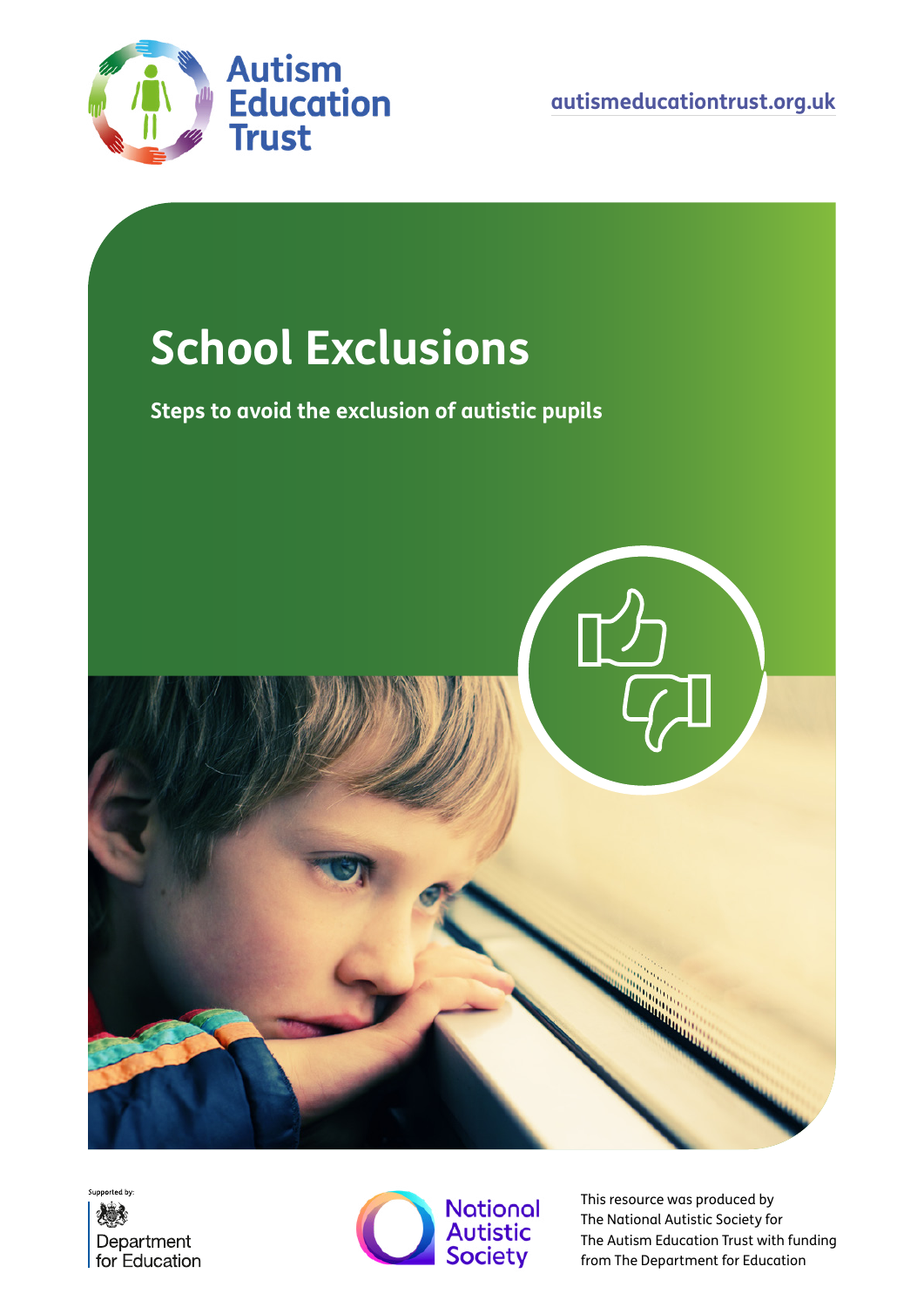**Steps to avoid the exclusion of autistic pupils**

## **Training**

**SEN Support**

**Understanding difficulties**

**Making reasonable adjustments**

### **Education, Health and Care Needs assessment**



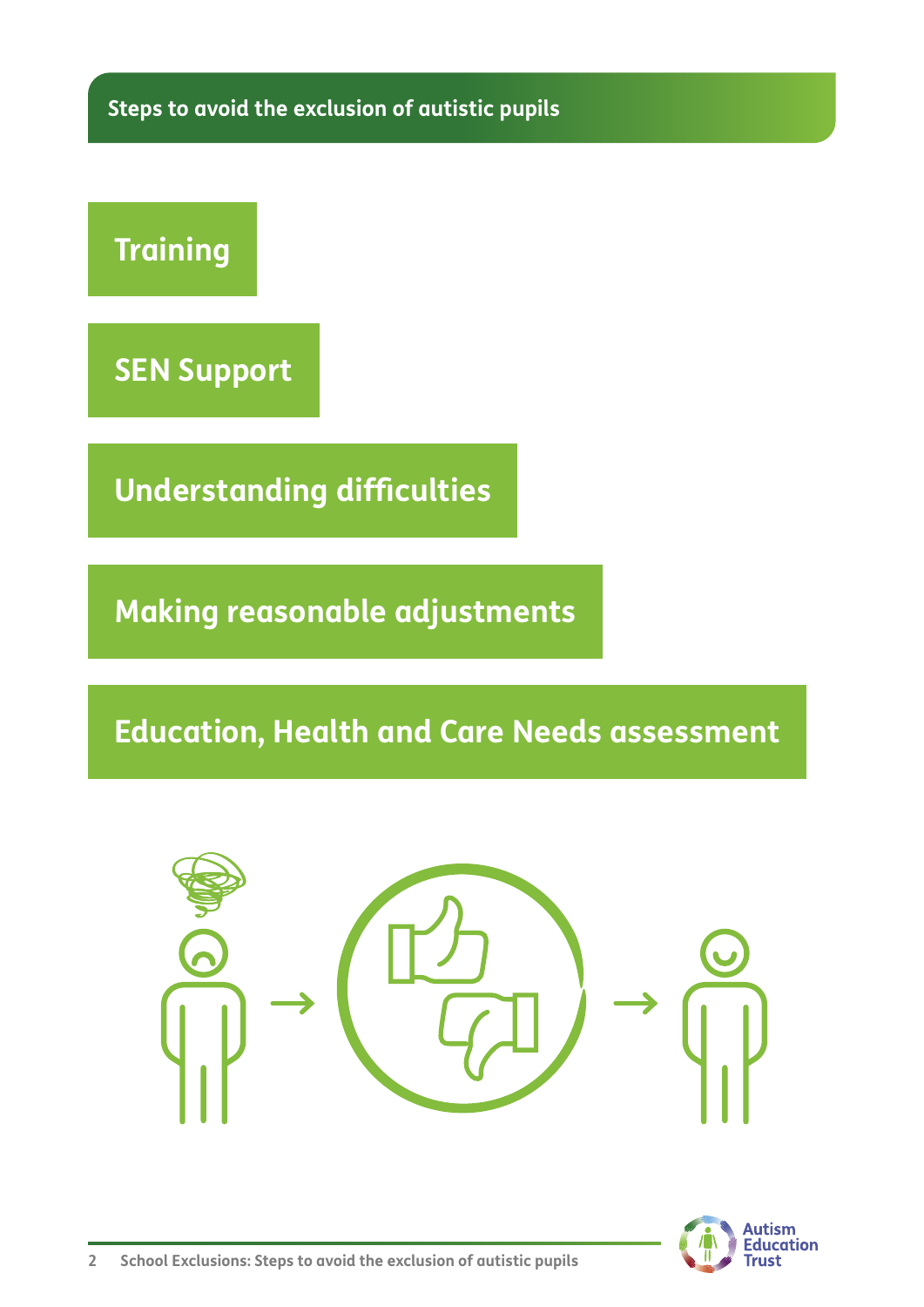#### **Introduction**

Autistic children and young people can find school challenging and each individual has different needs and abilities. This resource considers the challenges pupils on the autism spectrum face in school, and offers suggestions for ways in which they can be supported to avoid suspension or permanent exclusion.

#### **Training**

The National Autistic Society offers a range of [training opportunities for professionals](https://www.autism.org.uk/what-we-do/professional-development) working with children on the autism spectrum, including how to adapt ways of working, the support provided, including useful strategies.

Professionals working in the field of autism can sign up to [Autism Practice](http://Autism Practice) to receive free information and resources. The Autism Education Trust offers a national face-to-face [modular training programme](https://www.autismeducationtrust.org.uk/training-programme/schools/) for all professionals working in all school settings.

#### **SEN Support**

The Department for Education's (DfE) statutory guidance on exclusion says:

"Early intervention to address underlying causes of disruptive behaviour should include an assessment of whether appropriate provision is in place to support any SEN or disability that a pupil may have…"

Schools have a legal duty to do their best to meet the special educational needs (SEN) of pupils through SEN Support. This support should develop from a four-part cycle, so that decisions and actions are revisited, refined and revised, leading to a growing understanding of the pupil's needs, and what interventions help the pupil.

SEN Support four stages of the cycle are:

- **• Assess** individual assessment to understand barriers to and gaps in a pupil's learning
- **• Plan** consideration of the strategies and interventions that can overcome barriers to accessing education
- **• Do** implementation of the plan
- **• Review** regular (ideally termly) review of the pupil's progress and the strategies and interventions.

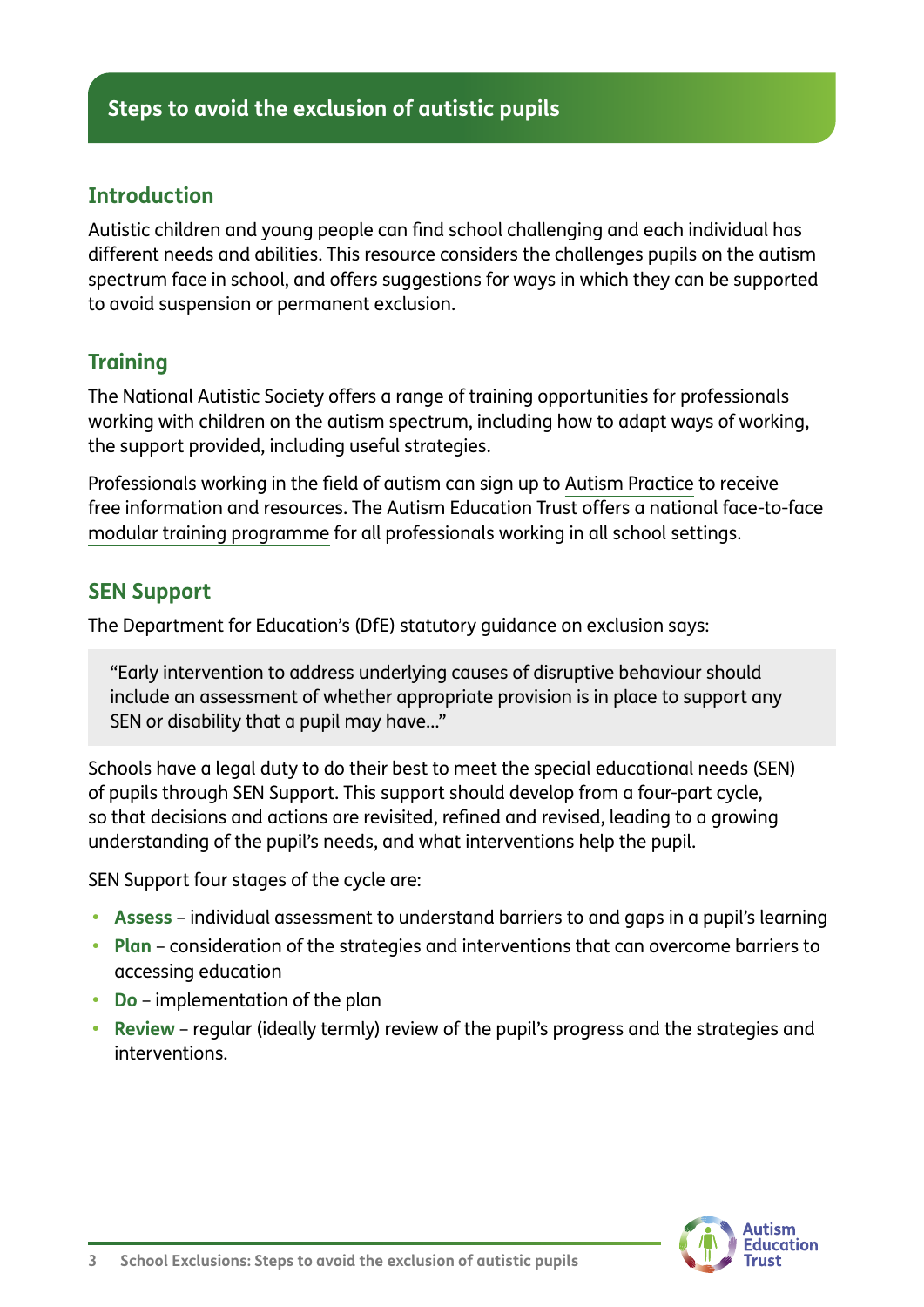#### **Steps to avoid the exclusion of autistic pupils**

It's important to remember that each autistic pupil is an individual and what works for one child may not work for another, but some of the [strategies for teachers](https://www.autism.org.uk/advice-and-guidance/topics/strategies-and-interventions/strategies-and-interventions) on The National Autistic Society's website might help. You can also find many [resources for teachers](https://www.autismeducationtrust.org.uk/resources/) on the Autism Education Trust website. In addition, you may want to consider getting specific advice from specialists outside the school, for example an educational psychologist, an autism outreach specialist or a speech and language therapist, who can give advice and provide assessments.

Involving the child and child's parents in decisions made about SEN Support is vital. [The SEND Code of Practice](https://assets.publishing.service.gov.uk/government/uploads/system/uploads/attachment_data/file/398815/SEND_Code_of_Practice_January_2015.pdf) says that parents know their child best and it's important to listen to and understand parents' concerns. Schools should work collaboratively with parents and the Autism Education Trust has published a guide for parents and carers: ['Working together with your child's school'](https://www.aettraininghubs.org.uk/wp-content/uploads/2014/07/AET_working_together_with_childs_school.pdf).

#### **Understanding difficulties**

The DfE statutory guidance on exclusion says:

"Disruptive behaviour can be an indication of unmet needs. Where a school has concerns about a pupil's behaviour, it should try to identify whether there are any causal factors and intervene early in order to reduce the need for a subsequent exclusion…"

Trying to cope with the school day can lead to autistic pupils displaying behaviour that staff can find challenging. This behaviour is often due to an underlying anxiety, frustration or sensory sensitivity. It's not always clear what has triggered it, which makes it difficult to identify useful strategies. Keeping a [behaviour](https://www.autism.org.uk/advice-and-guidance/topics/behaviour/distressed-behaviour/all-audiences) diary/ABC chart to see if you and the pupil can start to recognise when anxiety or frustration occurs can be helpful. If possible, talk to the pupil about what help and support they would like.

Pupils on the autism spectrum may also have difficulties in school with:

- **•** relating to others
- **•** communicating
- **•** change
- **•** organisational skills
- **•** sensory sensitivities
- **•** anxiety.

They may have particular [difficulties during unstructured times, such as break and lunch](https://www.autism.org.uk/advice-and-guidance/topics/education/difficulties-break-times/teachers)  [times.](https://www.autism.org.uk/advice-and-guidance/topics/education/difficulties-break-times/teachers) The [SEND Code of Practice](https://assets.publishing.service.gov.uk/government/uploads/system/uploads/attachment_data/file/398815/SEND_Code_of_Practice_January_2015.pdf) says that autistic pupils may have needs across all areas, including particular sensory requirements.

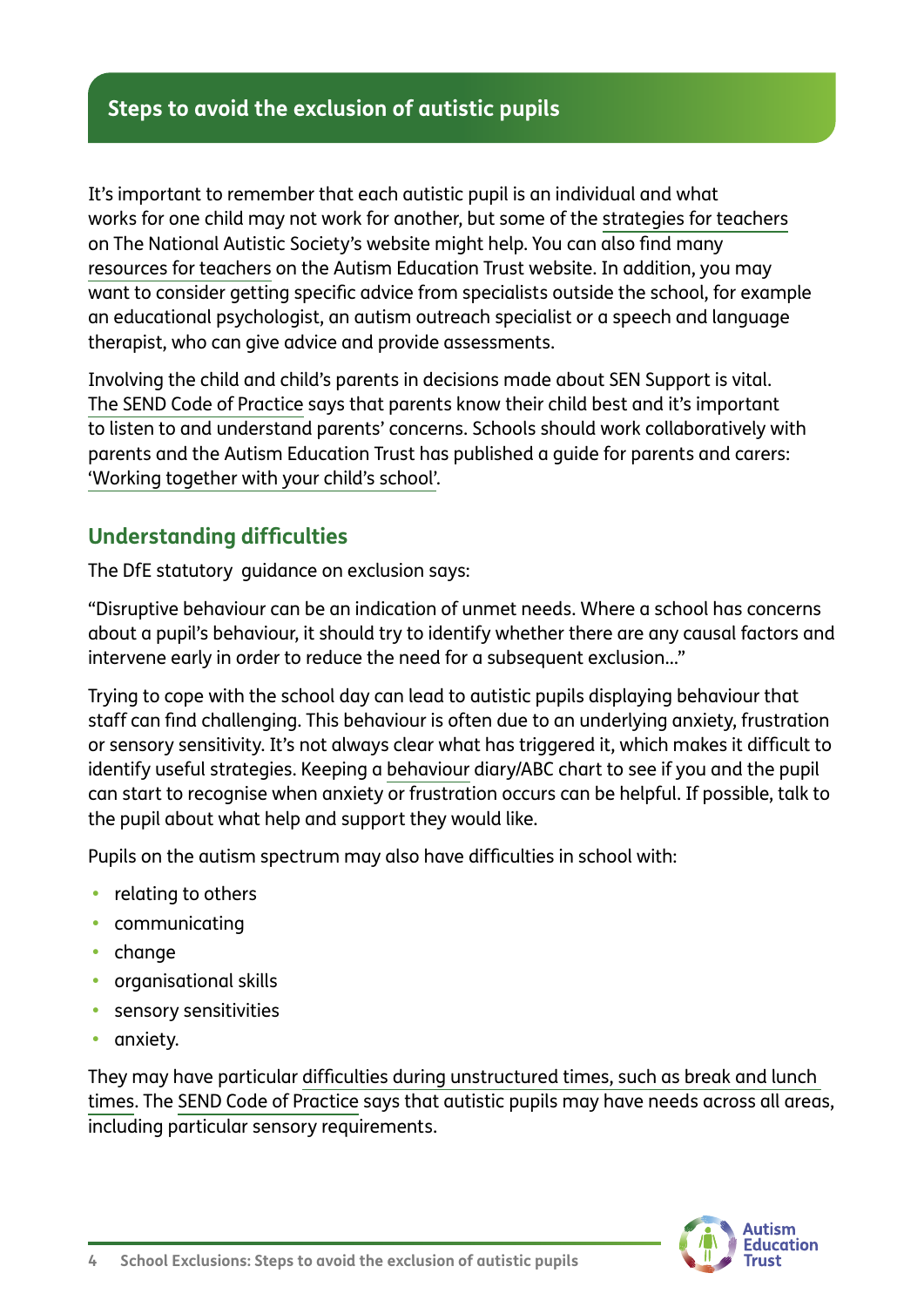#### **Making reasonable adjustments**

The DfE statutory guidance on exclusion says:

"Under the Equality Act 2010, schools must not discriminate against, harass or victimise pupils because of sex; race; disability; religion or belief; sexual orientation; pregnancy/maternity; or gender reassignment. For disabled children, this includes a duty to make reasonable adjustments to policies and practices…"

"Schools must also ensure that their policies and practices do not discriminate against pupils by unfairly increasing their risk of exclusion. Provisions within the Equality Act allow schools to take positive action to deal with particular disadvantages, needs, or low participation affecting one group, where this can be shown to be a proportionate way of dealing with such issues"

A diagnosis of autism would generally be considered a disability in accordance with the Equality Act, but you don't have to have a diagnosis to be considered a disabled person. [The Equality and Human Rights Commission \(EHRC\) Technical Guidance for Schools](https://www.equalityhumanrights.com/en/publication-download/technical-guidance-schools-england) explains schools' legal duties under the Equality Act and provides helpful examples. Chapter 4 of the guidance explains how the Equality Act requirements fit in with exclusions regulations.

The Equality Act requires schools to make reasonable adjustments to avoid placing a disabled pupil at a substantial disadvantage compared with non-disabled peers. Schools must take positive steps to ensure that disabled pupils can fully participate in the education provided, and are able to have access to benefits, facilities and services provided for all pupils. The National Autistic Society website offers further information about [disability discrimination](https://www.autism.org.uk/advice-and-guidance/topics/education/resolving-differences/england/disability-discrimination) in schools, which includes examples of reasonable adjustments schools can make for autistic pupils.

#### **Education, Health and Care Needs assessment**

The DfE statutory guidance on exclusion says:

"The head teacher should also consider the use of a multi-agency assessment for a pupil who demonstrates persistent disruptive behaviour…"

If, despite providing appropriate SEN Support and/or making reasonable adjustments, an autistic pupil remains at risk of exclusion, schools should consider requesting an Education, Health and Care (EHC) needs assessment from the local authority.

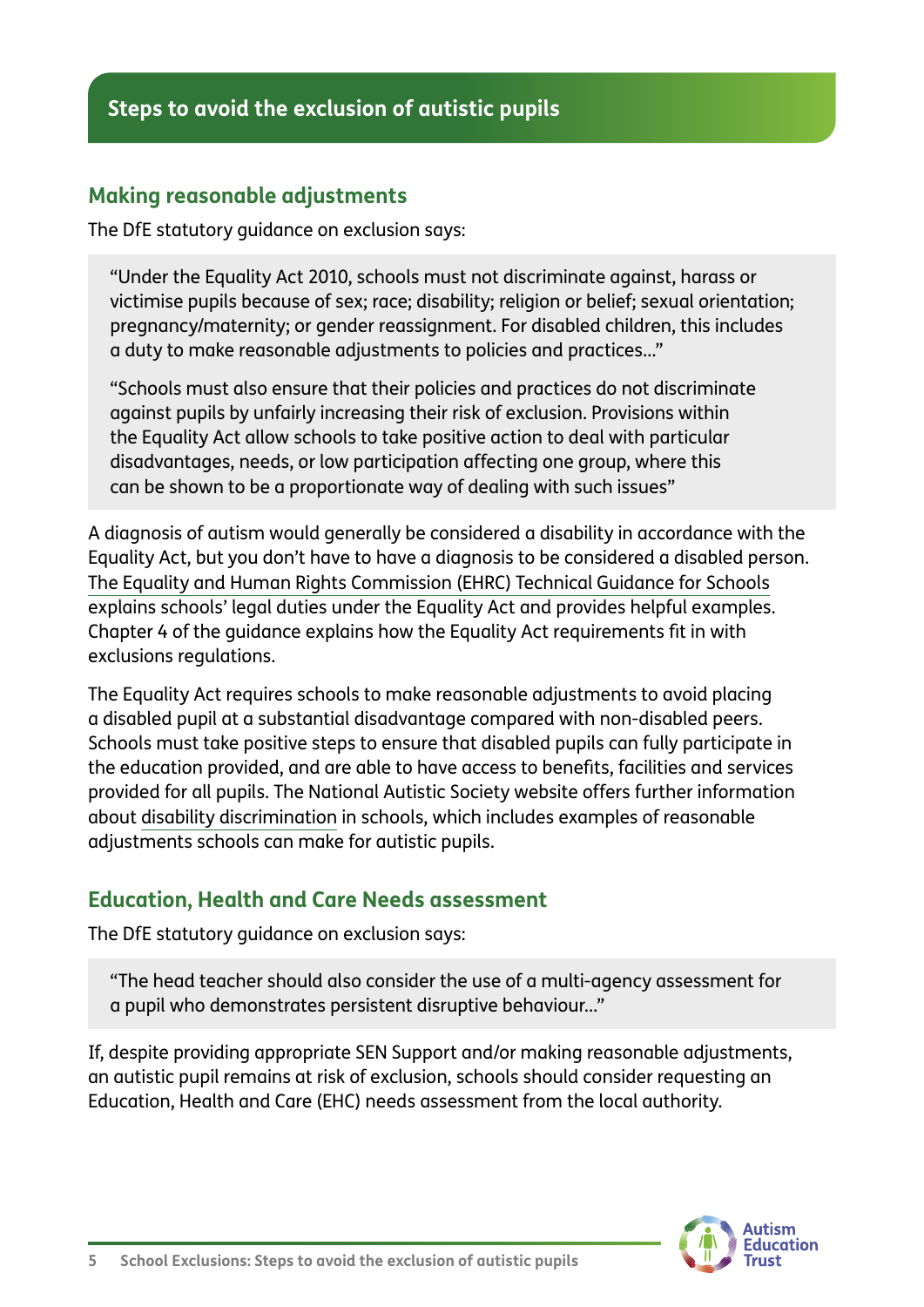#### **Steps to avoid the exclusion of autistic pupils**

The EHC needs assessment is a detailed multi-disciplinary exploration to find out what a child's special educational needs are and what provision should be put into place to meet them. This assessment may lead to the issue of an EHC plan, which is for children and young people aged up to 25 who need more support than is available through SEN support. The local authority's 'Local Offer' should include information about how to request an EHC needs assessment.